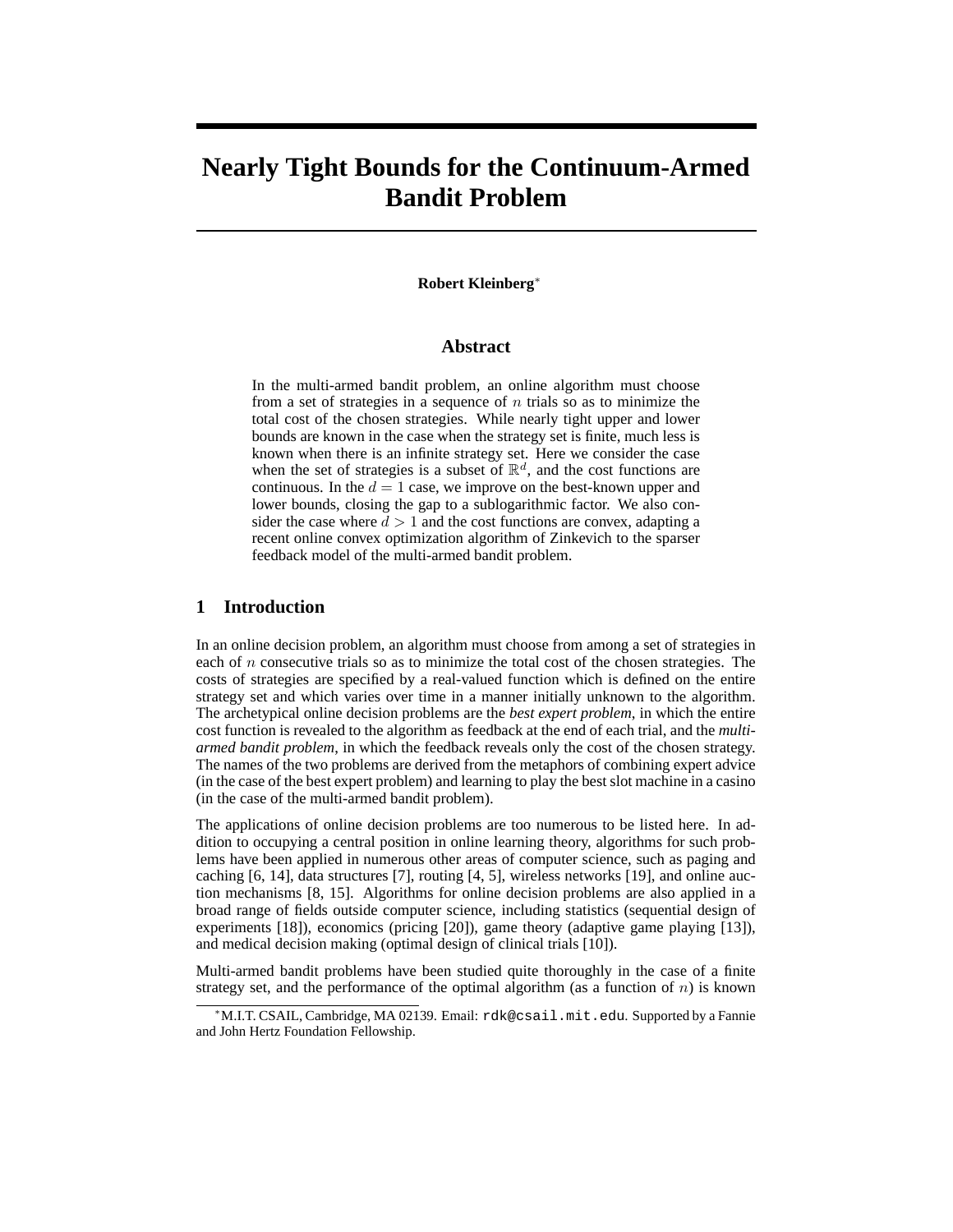up to a constant factor [3, 18]. In contrast, much less is known in the case of an infinite strategy set. In this paper, we consider multi-armed bandit problems with a continuum of strategies, parameterized by one or more real numbers. In other words, we are studying online learning problems in which the learner designates a strategy in each time step by specifying a d-tuple of real numbers  $(x_1, \ldots, x_d)$ ; the cost function is then evaluated at  $(x_1, \ldots, x_d)$  and this number is reported to the algorithm as feedback. Recent progress on such problems has been spurred by the discovery of new algorithms (e.g.  $[4, 9, 16, 21]$ ) as well as compelling applications. Two such applications are online auction mechanism design [8, 15], in which the strategy space is an interval of feasible prices, and online oblivious routing [5], in which the strategy space is a flow polytope.

Algorithms for online decisions problems are often evaluated in terms of their *regret*, defined as the difference in expected cost between the sequence of strategies chosen by the algorithm and the best fixed (i.e. not time-varying) strategy. While tight upper and lower bounds on the regret of algorithms for the K-armed bandit problem have been known for many years [3, 18], our knowledge of such bounds for continuum-armed bandit problems is much less satisfactory. For a one-dimensional strategy space, the first algorithm with sublinear regret appeared in [1], while the first polynomial lower bound on regret appeared in [15]. For Lipschitz-continuous cost functions (the case introduced in [1]), the best known upper and lower bounds for this problem are currently  $O(n^{3/4})$  and  $\Omega(n^{1/2})$ , respectively [1, 15], leaving as an open question the problem of determining tight bounds for the regret as a function of  $n$ . Here, we solve this open problem by sharpening the upper and lower bounds to  $O(n^{2/3} \log^{1/3}(n))$  and  $\Omega(n^{2/3})$ , respectively, closing the gap to a sublogarithmic factor. Note that this requires improving the best known algorithm as well as the lower bound technique.

Recently, and independently, Eric Cope [11] considered a class of cost functions obeying a more restrictive condition on the shape of the function near its optimum, and for such functions he obtained a sharper bound on regret than the bound proved here for uniformly locally Lipschitz cost functions. Cope requires that each cost function  $C$  achieves its optimum at a unique point  $\theta$ , and that there exist constants  $K_0 > 0$  and  $p \ge 1$  such that for all  $x, |C(x) - C(\theta)| \ge K_0 ||x - \theta||^p$ . For this class of cost functions — which is probably broad enough to capture most cases of practical interest — he proves that the regret of the optimal continuum-armed bandit algorithm is  $O(n^{-1/2})$ , and that this bound is tight.

For a d-dimensional strategy space, any multi-armed bandit algorithm must suffer regret depending exponentially on  $d$  unless the cost functions are further constrained. (This is demonstrated by a simple counterexample in which the cost function is identically zero in all but one orthant of  $\mathbb{R}^d$ , takes a negative value somewhere in that orthant, and does not vary over time.) For the best-expert problem, algorithms whose regret is polynomial in  $d$  and sublinear in  $n$  are known for the case of cost functions which are constrained to be linear [16] or convex [21]. In the case of linear cost functions, the relevant algorithm has been adapted to the multi-armed bandit setting in [4, 9]. Here we adapt the online convex programming algorithm of [21] to the continuum-armed bandit setting, obtaining the first known algorithm for this problem to achieve regret depending polynomially on  $d$  and sublinearly on  $n$ . A remarkably similar algorithm was discovered independently and simultaneously by Flaxman, Kalai, and McMahan [12]. Their algorithm and analysis are superior to ours, requiring fewer smoothness assumptions on the cost functions and producing a tighter upper bound on regret.

#### **2 Terminology and Conventions**

We will assume that a strategy set  $S \subseteq \mathbb{R}^d$  is given, and that it is a compact subset of  $\mathbb{R}^d$ . Time steps will be denoted by the numbers  $\{1, 2, \ldots, n\}$ . For each  $t \in \{1, 2, \ldots, n\}$  a cost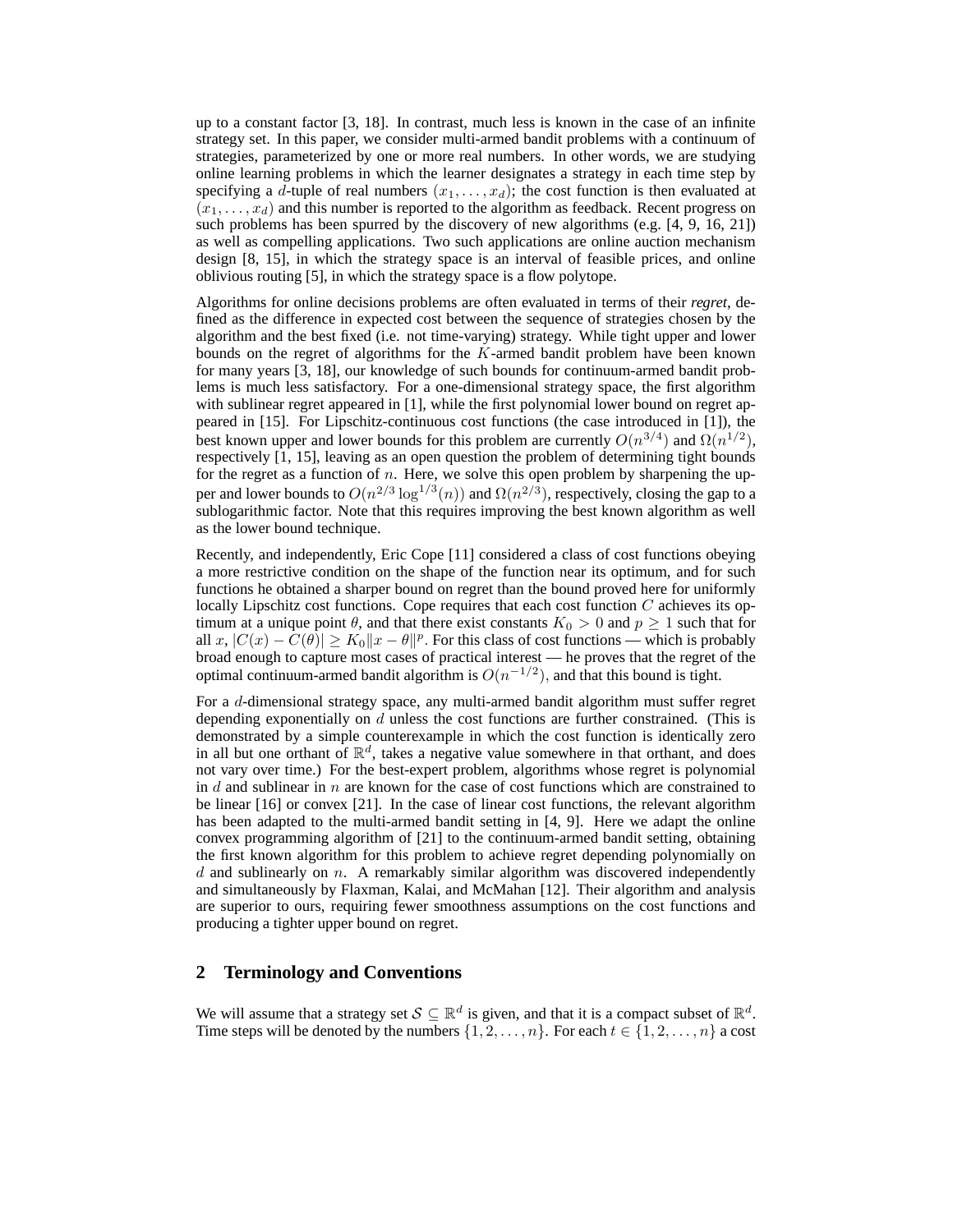function  $C_t$  :  $S \to \mathbb{R}$  is given. These cost functions must satisfy a continuity property based on the following definition. A function f is *uniformly locally Lipschitz* with constant  $L$  ( $0 \le L < \infty$ ), exponent  $\alpha$  ( $0 < \alpha \le 1$ ), and restriction  $\delta$  ( $\delta > 0$ ) if it is the case that for all  $u, u' \in S$  with  $||u - u'|| \leq \delta$ ,

$$
|f(u) - f(u')| \le L \|u - u'\|^{\alpha}.
$$

(Here,  $\|\cdot\|$  denotes the Euclidean norm on  $\mathbb{R}^d$ .) The class of all such functions f will be denoted by  $ulL(\alpha, L, \delta)$ .

We will consider two models which may govern the cost functions. The first of these is identical with the continuum-armed bandit problem considered in [1], except that [1] formulates the problem in terms of maximizing reward rather than minimizing cost. The second model concerns a sequence of cost functions chosen by an oblivious adversary.

**Random** The functions  $C_1, \ldots, C_n$  are independent, identically distributed random samples from a probability distribution on functions  $C : \mathcal{S} \to \mathbb{R}$ . The expected cost function  $\overline{C}$  :  $\mathcal{S} \to \mathbb{R}$  is defined by  $\overline{C}(u) = \mathbf{E}(C(u))$  where C is a random sample from this distribution. This function  $\overline{C}$  is required to belong to  $ulL(\alpha, L, \delta)$  for some specified  $\alpha$ , L,  $\delta$ . In addition, we assume there exist positive constants  $\zeta$ ,  $s_0$ such that if  $C$  is a random sample from the given distribution on cost functions, then

$$
\mathbf{E}(e^{sC(u)}) \le e^{\frac{1}{2}\zeta^2 s^2} \quad \forall |s| \le s_0, u \in \mathcal{S}.
$$

The "best strategy"  $u^*$  is defined to be any element of  $\arg \min_{u \in \mathcal{S}} \overline{C}(u)$ . (This set is non-empty, by the compactness of  $S$ .)

**Adversarial** The functions  $C_1, \ldots, C_n$  are a fixed sequence of functions in  $ulL(\alpha, L, \delta)$ , taking values in [0,1]. The "best strategy"  $u^*$  is defined to be any element of  $\lim_{u \in \mathcal{S}} \sum_{t=1}^{n} C_t(u)$ . (Again, this set is non-empty by compactness.)

A multi-armed bandit algorithm is a rule for deciding which strategy to play at time  $t$ , given the outcomes of the first  $t - 1$  trials. More formally, a deterministic multi-armed bandit algorithm U is a sequence of functions  $U_1, U_2, \ldots$  such that  $U_t : (\mathcal{S} \times \mathbb{R})^{t-1} \to \mathcal{S}$ . The interpretation is that  $U_t(u_1, x_1, u_2, x_2, \ldots, u_{t-1}, x_{t-1})$  defines the strategy to be chosen at time t if the algorithm's first  $t - 1$  choices were  $u_1, \ldots, u_{t-1}$  respectively, and their costs were  $x_1, \ldots, x_{t-1}$  respectively. A randomized multi-armed bandit algorithm is a probability distribution over deterministic multi-armed bandit algorithms. (If the cost functions are random, we will assume their randomness is independent of the algorithm's random choices.) For a randomized multi-armed bandit algorithm, the *n-step regret*  $R_n$  is the expected difference in total cost between the algorithm's chosen strategies  $u_1, u_2, \ldots, u_n$  and the best strategy  $u^*$ , i.e.

$$
R_n = \mathbf{E}\left[\sum_{t=1}^n C_t(u_t) - C_t(u^*)\right]
$$

.

Here, the expectation is over the algorithm's random choices and (in the random-costs model) the randomness of the cost functions.

#### **3** Algorithms for the one-parameter case  $(d = 1)$

The continuum-bandit algorithm presented in [1] is based on computing an estimate  $\hat{C}$  of the expected cost function C which converges almost surely to  $\overline{C}$  as  $n \to \infty$ . This estimate is obtained by devoting a small fraction of the time steps (tending to zero as  $n \to \infty$ ) to sampling the random cost functions at an approximately equally-spaced sequence of "design points" in the strategy set, and combining these samples using a kernel estimator.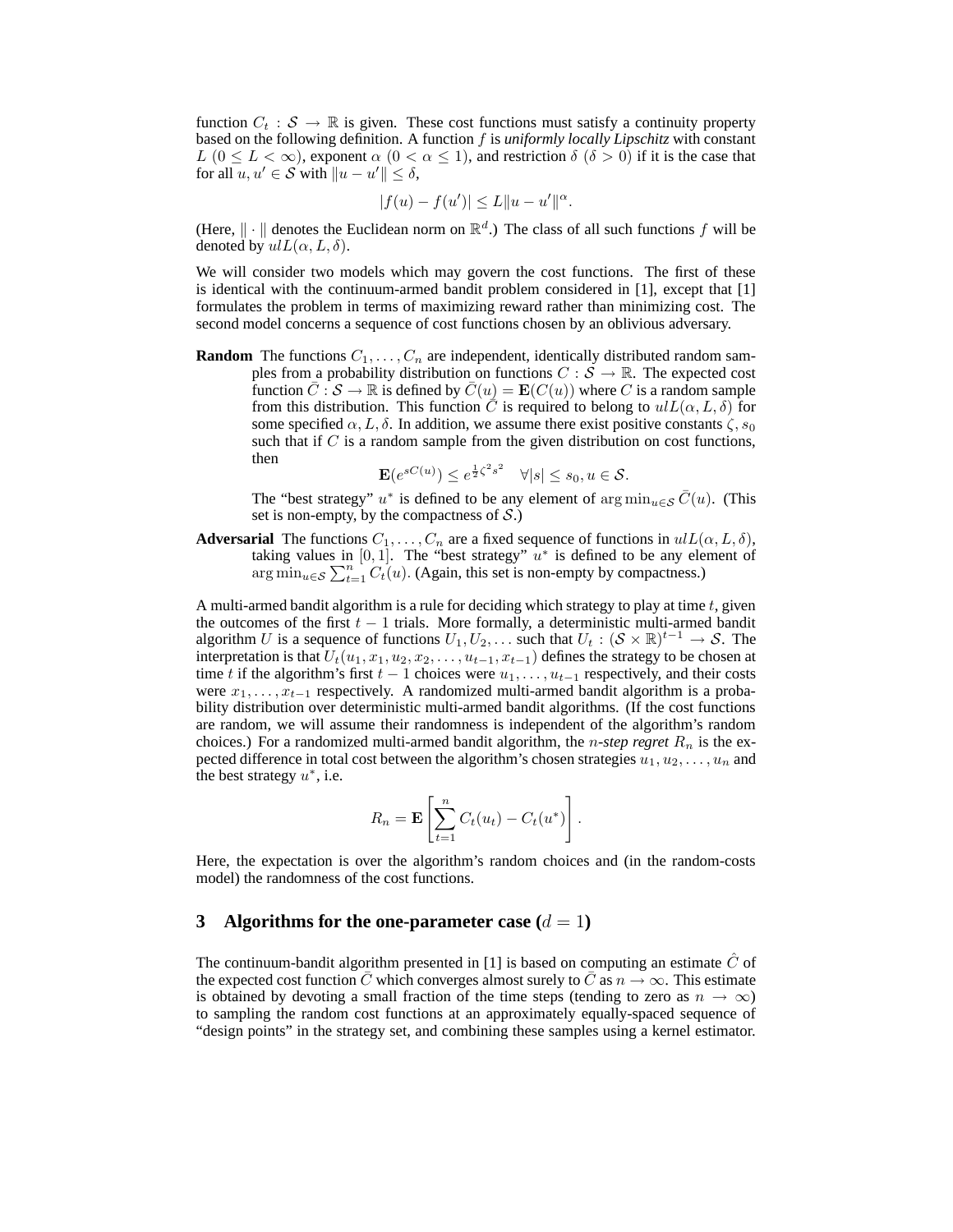When the algorithm is not sampling a design point, it chooses a strategy which minimizes expected cost according to the current estimate  $\hat{C}$ . The convergence of  $\hat{C}$  to  $\bar{C}$  ensures that the average cost in these "exploitation steps" converges to the minimum value of  $\bar{C}$ .

A drawback of this approach is its emphasis on estimating the entire function  $\overline{C}$ . Since the algorithm's goal is to minimize cost, its estimate of  $C$  need only be accurate for strategies where  $\overline{C}$  is near its minimum. Elsewhere a crude estimate of  $\overline{C}$  would have sufficed, since such strategies may safely be ignored by the algorithm. The algorithm in [1] thus uses its sampling steps inefficiently, focusing too much attention on portions of the strategy interval where an accurate estimate of  $\bar{\bar{C}}$  is unnecessary. We adopt a different approach which eliminates this inefficiency and also leads to a much simpler algorithm. First we discretize the strategy space by constraining the algorithm to choose strategies only from a fixed, finite set of K equally spaced design points  $\{1/K, 2/K, \ldots, 1\}$ . (For simplicity, we are assuming here and for the rest of this section that  $S = [0, 1]$ .) This reduces the continuum-armed bandit problem to a finite-armed bandit problem, and we may apply one of the standard algorithms for such problems. Our continuum-armed bandit algorithm is shown in Figure 1. The outer loop uses a standard doubling technique to transform a non-uniform algorithm to a uniform one. The inner loop requires a subroutine MAB which should implement a finite-armed bandit algorithm appropriate for the cost model under consideration. For example, MAB could be the algorithm UCB1 of [2] in the random case, or the algorithm Exp3 of [3] in the adversarial case. The semantics of MAB are as follows: it is initialized with a finite set of strategies; subsequently it recommends strategies in this set, waits to learn the feedback score for its recommendation, and updates its recommendation when the feedback is received.

The analysis of this algorithm will ensure that its choices have low regret relative to the best design point. The Lipschitz regularity of  $C$  guarantees that the best design point performs nearly as well, on average, as the best strategy in  $S$ .



Figure 1: Algorithm for the one-parameter continuum-armed bandit problem

**Theorem 3.1.** *In both the random and adversarial models, the regret of algorithm* CAB1 *is*  $O(n^{\frac{\alpha+1}{2\alpha+1}}\log^{\frac{\alpha}{2\alpha+1}}(n)).$ 

*Proof Sketch.* Let  $q = \frac{\alpha}{2\alpha+1}$ , so that the regret bound is  $O(n^{1-q} \log^q(n))$ . It suffices to prove that the regret in the inner loop is  $O(T^{1-q} \log^q(T))$ ; if so, then we may sum this bound over all iterations of the inner loop to get a geometric progression with constant ratio, whose largest term is  $O(n^{1-q} \log^q(n))$ . So from now on assume that T is fixed and that K is defined as in Figure 1, and for simplicity renumber the  $T$  steps in this iteration of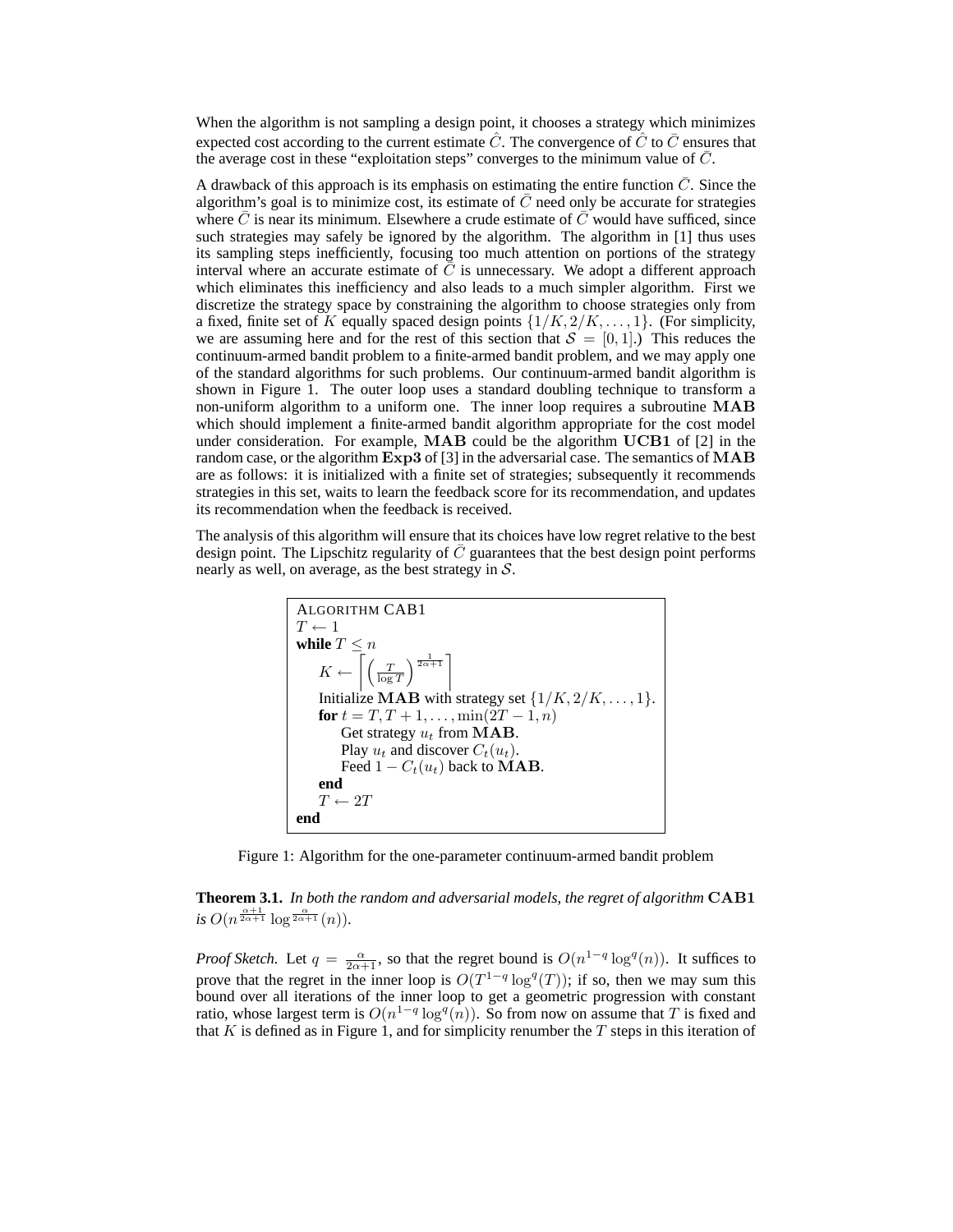inner loop so that the first is step 1 and the last is step T. Let  $u^*$  be the best strategy in S, and let u<sup>t</sup> be the element of  $\{1/K, 2/K, \ldots, 1\}$  nearest to  $u^*$ . Then  $|u'-u^*| < 1/K$ , so using the fact that  $\overline{C} \in ulL(\alpha, L, \delta)$  (or that  $\frac{1}{T} \sum_{t=1}^{T} C_t \in ulL(\alpha, L, \delta)$  in the adversarial case) we obtain

$$
\mathbf{E}\left[\sum_{t=1}^T C_t(u') - C_t(u^*)\right] \le \frac{T}{K^{\alpha}} = O\left(T^{1-q} \log^q(T)\right).
$$

It remains to show that  $\mathbf{E}\left[\sum_{t=1}^T C_t(u_t) - C_t(u')\right] = O\left(T^{1-q} \log^q(T)\right)$ . For the adversarial model, this follows directly from Corollary 4.2 in [3], which asserts that the regret of Exp3 is  $O(\sqrt{T K \log K})$ . For the random model, a separate argument is required. (The upper bound for the adversarial model doesn't directly imply an upper bound for the random model, since the cost functions are required to take values in  $[0, 1]$  in the adversarial model but not in the random model.) For  $u \in \{1/K, 2/K, \ldots, 1\}$  let  $\Delta(u)$  $\bar{C}(u) - \bar{C}(u')$ . Let  $\Delta = \sqrt{K \log(T)/T}$ , and partition the set  $\{1/K, 2/K, \dots, 1\}$  into two subsets A, B according to whether  $\Delta(u) < \Delta$  or  $\Delta(u) \geq \Delta$ . The time steps in which the algorithm chooses strategies in A contribute at most  $\widehat{O(T\Delta)} = O(T^{1-q} \log^{q}(T))$  to the regret. For each strategy  $u \in B$ , one may prove that, with high probability, u is played only  $O(\log(T)/\Delta(u)^2)$  times. (This parallels the corresponding proof in [2] and is omitted here. Our hypothesis on the moment generating function of the random variable  $C(u)$  is strong enough to imply the exponential tail inequality required in that proof.) This implies that the time steps in which the algorithm chooses strategies in B contribute at most  $O(K \log(T)/\Delta) = O(T^{1-q} \log^q(T))$  to the regret, which completes the proof.  $\Box$ 

#### **4 Lower bounds for the one-parameter case**

There are many reasons to expect that Algorithm CAB1 is an inefficient algorithm for the continuum-armed bandit problem. Chief among these is that fact that it treats the strategies  $\{1/K, 2/K, \ldots, 1\}$  as an unordered set, ignoring the fact that experiments which sample the cost of one strategy  $j/K$  are (at least weakly) predictive of the costs of nearby strategies. In this section we prove that, contrary to this intuition, CAB1 is in fact quite close to the optimal algorithm. Specifically, in the regret bound of Theorem 3.1, the exponent of  $\frac{\alpha+1}{2\alpha+1}$ is the best possible: for any  $\beta < \frac{\alpha+1}{2\alpha+1}$ , no algorithm can achieve regret  $O(n^{\beta})$ . This lower bound applies to both the randomized and adversarial models.

The lower bound relies on a function  $f : [0, 1] \rightarrow [0, 1]$  defined as the sum of a nested family of "bump functions." Let B be a  $C^{\infty}$  bump function defined on the real line, satisfying  $0 \le B(x) \le 1$  for all  $x, B(x) = 0$  if  $x \le 0$  or  $x \ge 1$ , and  $B(x) = 1$  if  $x \in [1/3, 2/3]$ . For an interval  $\overline{[a,b]}$ , let  $B_{[a,b]}$  denote the bump function  $B(\frac{x-a}{b-a})$ , i.e. the function B rescaled and shifted so that its support is  $[a, b]$  instead of  $[0, 1]$ . Define a random nested sequence of intervals  $[0, 1] = [a_0, b_0] \supset [a_1, b_1] \supset \ldots$  as follows: for  $k > 0$ , the middle third of  $[a_{k-1}, b_{k-1}]$  is subdivided into intervals of width  $w_k = 3^{-k!}$ , and  $[a_k, b_k]$  is one of these subintervals chosen uniformly at random. Now let

$$
f(x) = 1/3 + (3^{\alpha - 1} - 1/3) \sum_{k=1}^{\infty} w_k^{\alpha} B_{[a_k, b_k]}(x).
$$

Finally, define a probability distribution on functions  $C : [0,1] \rightarrow [0,1]$  by the following rule: sample  $\lambda$  uniformly at random from the open interval  $(0, 1)$  and put  $C(x) = \lambda^{f(x)}$ .

The relevant technical properties of this construction are summarized in the following lemma.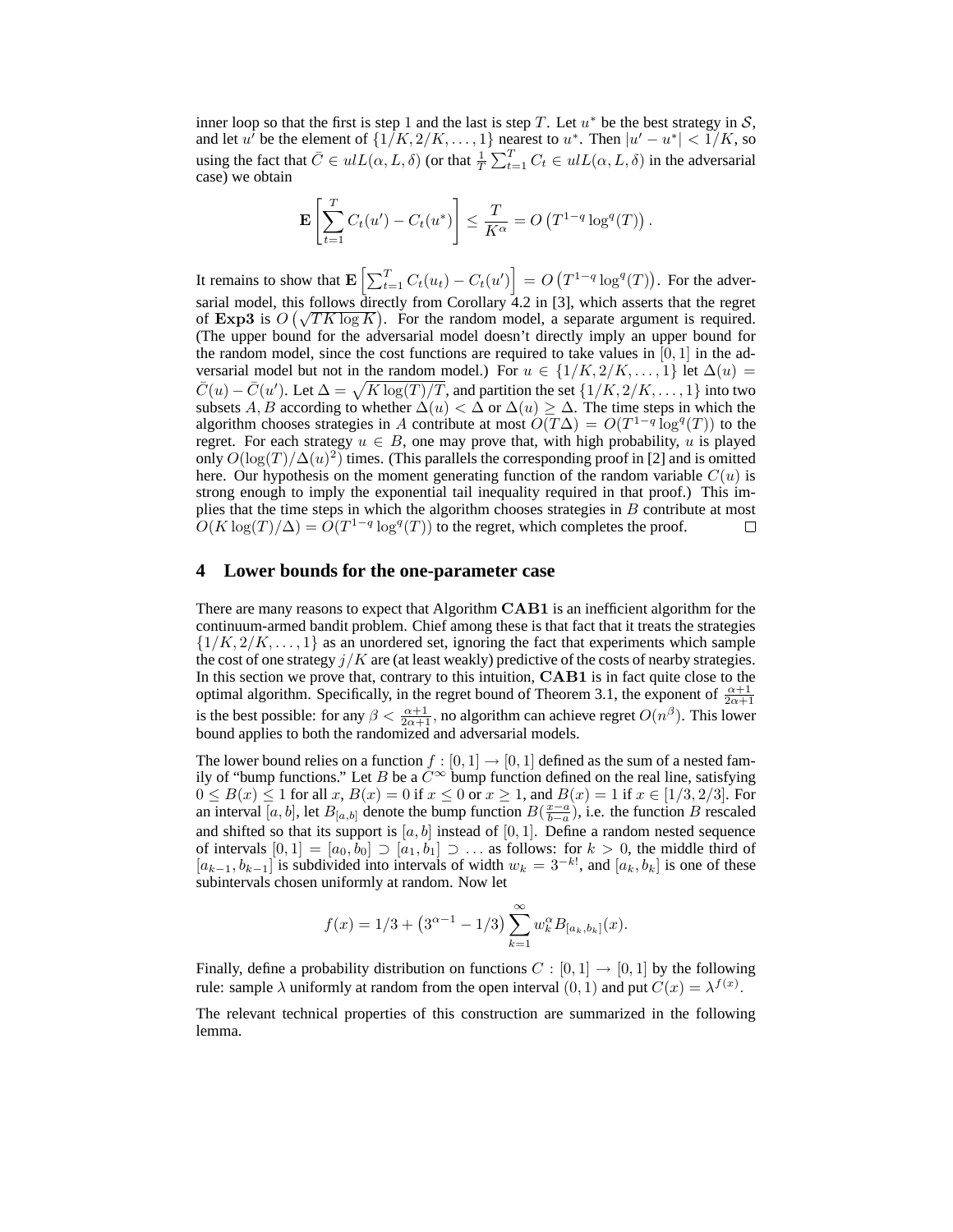**Lemma 4.1.** Let  $\{u^*\} = \bigcap_{k=1}^{\infty} [a_k, b_k]$ . The function  $f(x)$  belongs to  $uL(\alpha, L, \delta)$  for *some constants* L, δ*, it takes values in* [1/3, 2/3]*, and it is uniquely maximized at* u ∗ *. For each*  $\lambda \in (0,1)$ *, the function*  $C(x) = \lambda^{f(x)}$  *belongs to*  $u/L(\alpha, L, \delta)$  *for some constants* L, δ, and is uniquely minimized at  $u^*$ . The same two properties are satisfied by the function  $\bar{C}(x) = \mathbf{E}_{\lambda \in (0,1)} \left[ \lambda^{f(x)} \right] = (1 + f(x))^{-1}.$ 

**Theorem 4.2.** *For any randomized multi-armed bandit algorithm, there exists a probability* distribution on cost functions such that for all  $\beta < \frac{\alpha+1}{2\alpha+1}$ , the algorithm's regret  $\{R_n\}_{n=1}^{\infty}$ *in the random model satisfies*

$$
\lim \sup_{n \to \infty} \frac{R_n}{n^{\beta}} = \infty.
$$

*The same lower bound applies in the adversarial model.*

*Proof sketch.* The idea is to prove, using the probabilistic method, that there exists a nested sequence of intervals  $[0, 1] = [a_0, b_0] \supset [a_1, b_1] \supset \dots$ , such that if we use these intervals to define a probability distribution on cost functions  $C(x)$  as above, then  $R_n/n^{\beta}$  diverges as n runs through the sequence  $n_1, n_2, n_3, \ldots$  defined by  $n_k = \lceil \frac{1}{k} (w_{k-1}/w_k) w_k^{-2\alpha} \rceil$ . Assume that intervals  $[a_0, b_0] \supset \ldots \supset [a_{k-1}, b_{k-1}]$  have already been specified. Subdivide  $[a_{k-1}, b_{k-1}]$  into subintervals of width  $w_k$ , and suppose  $[a_k, b_k]$  is chosen uniformly at random from this set of subintervals. For any  $u, u' \in [a_{k-1}, b_{k-1}]$ , the Kullback-Leibler distance  $KL(C(u) \| C(u'))$  between the cost distributions at u and u' is  $O(w_k^{2\alpha})$ , and it is equal to zero unless at least one of u, u' lies in  $[a_k, b_k]$ . This means, roughly speaking, that the algorithm must sample strategies in  $[a_k, b_k]$  at least  $w_k^{-2\alpha}$  times before being able to identify  $[a_k, b_k]$  with constant probability. But  $[a_k, b_k]$  could be any one of  $w_{k-1}/w_k$ possible subintervals, and we don't have enough time to play  $w_k^{-2\alpha}$  trials in even a constant fraction of these subintervals before reaching time  $n_k$ . Therefore, with constant probability, a constant fraction of the strategies chosen up to time  $n_k$  are not located in  $[a_k, b_k]$ , and each of them contributes  $\Omega(w_k^{\alpha})$  to the regret. This means the expected regret at time  $n_k$  is  $\Omega(n_k w_k^{\alpha})$ . From this, we obtain the stated lower bound using the fact that

$$
n_kw_k^{\alpha}=n_k^{\frac{\alpha+1}{2\alpha+1}-o(1)}.
$$

Although this proof sketch rests on a much more complicated construction than the lower bound proof for the finite-armed bandit problem given by Auer et al in [3], one may follow essentially the same series of steps as in their proof to make the sketch given above into a rigorous proof. The only significant technical difference is that we are working with continuous-valued rather than discrete-valued random variables, which necessitates using the differential Kullback-Leibler distance<sup>1</sup> rather than working with the discrete Kullback-Leibler distance as in [3].  $\Box$ 

### **5 An online convex optimization algorithm**

We turn now to continuum-armed bandit problems with a strategy space of dimension  $d > 1$ . As mentioned in the introduction, for any randomized multi-armed bandit algorithm there is a cost function  $C$  (with any desired degree of smoothness and boundedness) such that the algorithm's regret is  $\Omega(2^d)$  when faced with the input sequence  $C_1 = C_2 = \ldots = C_n = C$ . As a counterpoint to this negative result, we seek interesting classes of cost functions which admit a continuum-armed bandit algorithm whose regret is polynomial in  $d$  (and, as always, sublinear in  $n$ ). A natural candidate is the class of convex, smooth functions on a closed, bounded, convex strategy set  $S \subset \mathbb{R}^d$ , since this is the most

<sup>&</sup>lt;sup>1</sup>Defined by the formula  $KL(P||Q) = \int \log (p(x)/q(x)) dp(x)$ , for probability distributions  $P, Q$  with density functions  $p, q$ .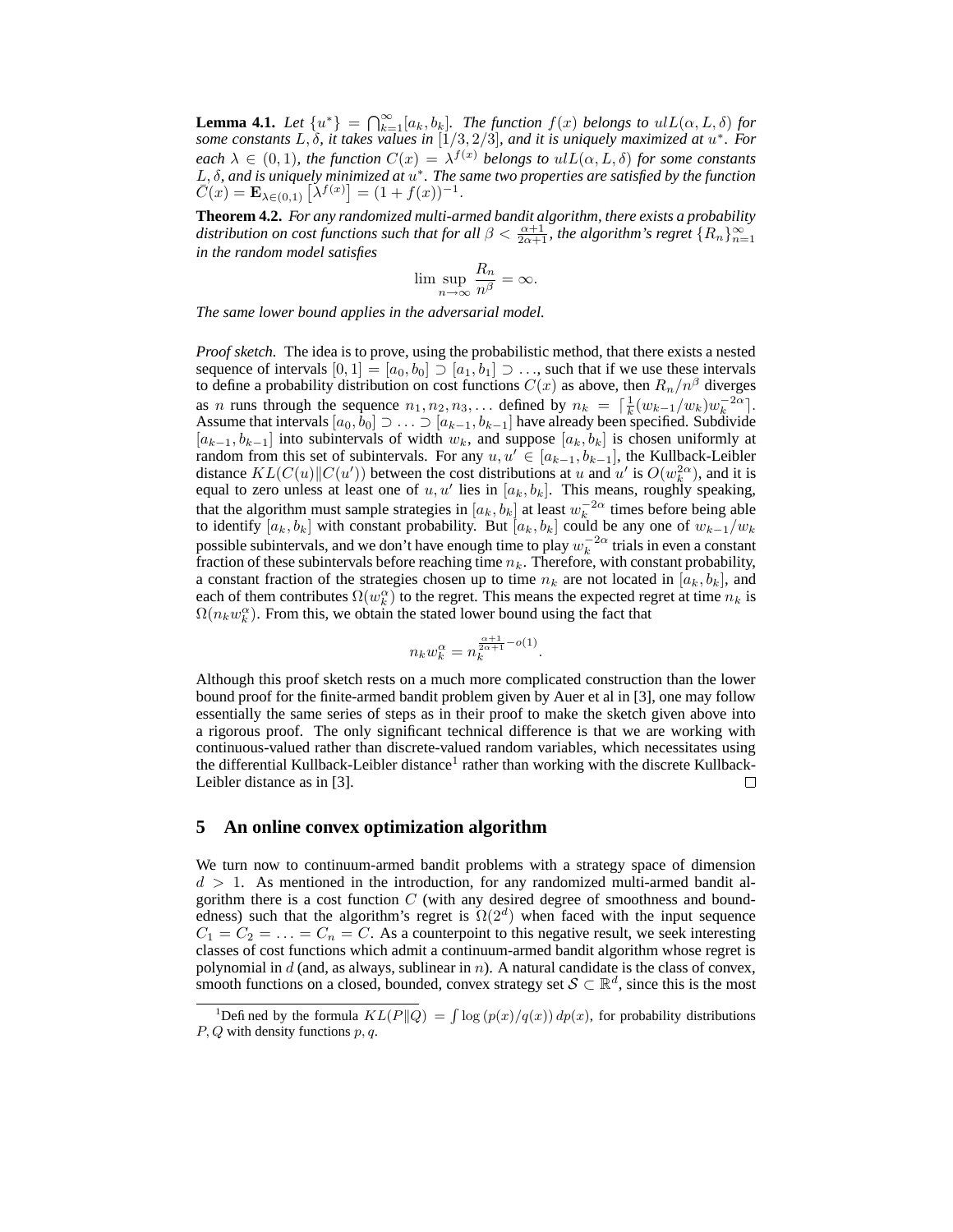general class of functions for which the corresponding best-expert problem is known to admit an efficient algorithm, namely Zinkevich's *greedy projection* algorithm [21]. Greedy projection is initialized with a sequence of learning rates  $\eta_1 > \eta_2 > \dots$  It selects an arbitrary initial strategy  $u_1 \in S$  and updates its strategy in each subsequent time step t according to the rule  $u_{t+1} = P(u_t - \eta_t \nabla C_t(u_t))$ , where  $\nabla C_t(u_t)$  is the gradient of  $C_t$  at  $u_t$  and  $\overline{P}: \mathbb{R}^d \to \mathcal{S}$  is the projection operator which maps each point of  $\mathbb{R}^d$  to the nearest point of  $S$ . (Here, distance is measured according to the Euclidean norm.)

Note that greedy projection is nearly a multi-armed bandit algorithm: if the algorithm's feedback when sampling strategy  $u_t$  were the vector  $\nabla C_t(u_t)$  rather than the number  $C_t(u_t)$ , it would have all the information required to run greedy projection. To adapt this algorithm to the multi-armed bandit setting, we use the following idea: group the timeline into phases of  $d+1$  consecutive steps, with a cost function  $C_{\phi}$  for each phase  $\phi$  defined by averaging the cost functions at each time step of  $\phi$ . In each phase use trials at  $d+1$  affinely independent points of S, located at or near  $u_t$ , to estimate the gradient  $\nabla C_{\phi}(u_t)$ .<sup>2</sup>

To describe the algorithm, it helps to assume that the convex set  $S$  is in isotropic position in  $\mathbb{R}^d$ . (If not, we may bring it into isotropic position by an affine transformation of the coordinate system. This does not increase the regret by a factor of more than  $d^2$ .) The algorithm, which we will call *simulated greedy projection*, works as follows. It is initialized with a sequence of "learning rates"  $\eta_1, \eta_2, \ldots$  and "frame sizes"  $\nu_1, \nu_2, \ldots$  At the beginning of a phase  $\phi$ , we assume the algorithm has determined a *basepoint* strategy  $u_{\phi}$ . (An arbitrary  $u_{\phi}$  may be used in the first phase.) The algorithm chooses a set of  $(d+1)$  affinely independent points  $\{x_0 = u_\phi, x_1, x_2, \dots, x_d\}$  with the property that for any  $y \in S$ , the difference  $y - x_0$  may be expressed as a linear combination of the vectors  $\{x_i - x_0 : 1 \le i \le d\}$ using coefficients in [−2, 2]. (Such a set is called an *approximate barycentric spanner*, and may computed efficiently using an algorithm specified in [4].) We then choose a random bijection  $\sigma$  mapping the time steps in phase  $\phi$  into the set  $\{0, 1, \ldots, d\}$ , and in step t we sample the strategy  $y_t = u_\phi + \nu_\phi (x_{\sigma(t)} - u_\phi)$ . At the end of the phase we let  $B_\phi$  denote the unique affine function whose values at the points  $y_t$  are equal to the costs observed during the phase at those points. The basepoint for the next phase  $\phi'$  is determined according to Zinkevich's update rule  $u_{\phi'} = P(u_{\phi} - \eta_{\phi} \nabla B_{\phi}(u_{\phi}))$ .<sup>3</sup>

**Theorem 5.1.** *Assume that* S *is in isotropic position and that the cost functions satisfy*  $||C_t(x)|| ≤ 1$  *for all*  $x ∈ S$ ,  $1 ≤ t ≤ n$ , *and that in addition the Hessian matrix of*  $C_t(x)$  *at each point*  $x \in S$  *has Frobenius norm bounded above by a constant. If*  $\eta_k = k^{-3/4}$  *and*  $\nu_k = k^{-1/4}$ , then the regret of the simulated greedy projection algorithm is  $O(d^3n^{3/4})$ .

*Proof sketch.* In each phase  $\phi$ , let  $Y_{\phi} = \{y_0, \ldots, y_d\}$  be the set of points which were sampled, and define the following four functions:  $C_{\phi}$ , the average of the cost functions in phase  $\phi$ ;  $\Lambda_{\phi}$ , the linearization of  $C_{\phi}$  at  $u_{\phi}$ , defined by the formula

$$
\Lambda_{\phi}(x) = \nabla C_{\phi}(u_{\phi}) \cdot (x - u_{\phi}) + C_{\phi}(u_{\phi});
$$

 $L_{\phi}$ , the unique affine function which agrees with  $C_{\phi}$  at each point of  $Y_{\phi}$ ; and  $B_{\phi}$ , the affine function computed by the algorithm at the end of phase  $\phi$ . The algorithm is simply running greedy projection with respect to the simulated cost functions  $B_{\phi}$ , and it consequently satisfies a low-regret bound with respect to those functions. The expected value of  $B_{\phi}(u)$ is  $L_{\phi}(u)$  for every u. (Proof: both are affine functions, and they agree on every point of

<sup>&</sup>lt;sup>2</sup>Flaxman, Kalai, and McMahan [12], with characteristic elegance, supply an algorithm which counterintuitively obtains an unbiased estimate of the approximate gradient using only a *single* sample. Thus they avoid grouping the timeline into phases and improve the algorithm's convergence time by a factor of  $d$ .

<sup>&</sup>lt;sup>3</sup>Readers familiar with Kiefer-Wolfowitz stochastic approximation [17] will note the similarity with our algorithm. The random bijection  $\sigma$  —which is unnecessary in the Kiefer-Wolfowitz algorithm — is used here to defend against the oblivious adversary.